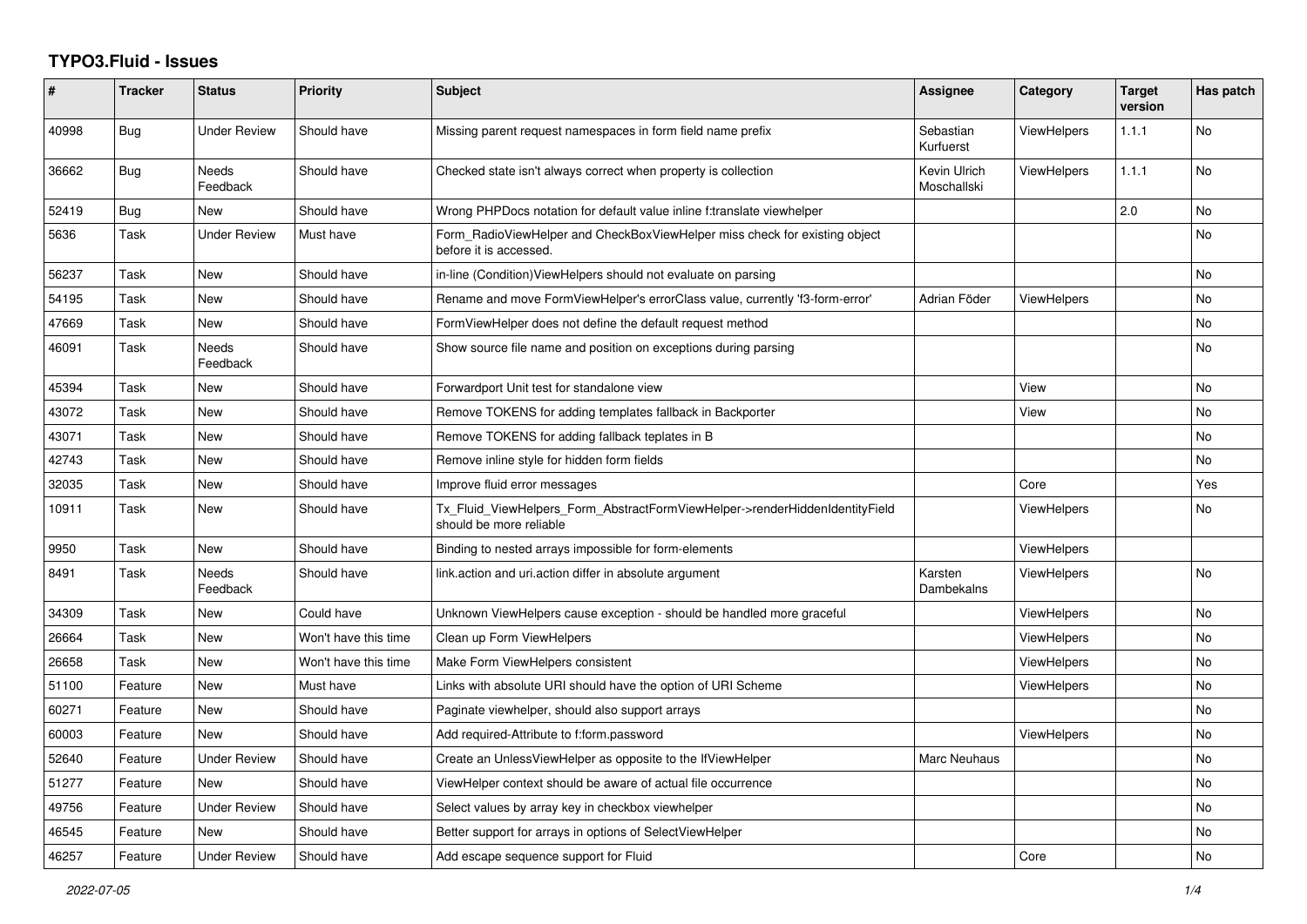| $\sharp$ | <b>Tracker</b> | <b>Status</b>       | <b>Priority</b> | <b>Subject</b>                                                                                | <b>Assignee</b>        | Category    | <b>Target</b><br>version | Has patch |
|----------|----------------|---------------------|-----------------|-----------------------------------------------------------------------------------------------|------------------------|-------------|--------------------------|-----------|
| 45345    | Feature        | Needs<br>Feedback   | Should have     | Easy to use comments for fluid that won't show in output                                      |                        |             |                          |           |
| 45153    | Feature        | New                 | Should have     | f:be.menus.actionMenuItem - Detection of the current select option is insufficient            |                        |             |                          | No        |
| 42397    | Feature        | New                 | Should have     | Missing viewhelper for general links                                                          |                        |             |                          | No        |
| 40081    | Feature        | New                 | Should have     | Allow assigned variables as keys in arrays                                                    |                        |             |                          | No        |
| 39936    | Feature        | New                 | Should have     | registerTagAttribute should handle default values                                             |                        | ViewHelpers |                          | No        |
| 38130    | Feature        | New                 | Should have     | Checkboxes and multiple select fields should have an assignable default value                 |                        |             |                          | No        |
| 37095    | Feature        | New                 | Should have     | It should be possible to set a different template on a Fluid TemplateView inside an<br>action | Christopher<br>Hlubek  |             |                          | No        |
| 36410    | Feature        | New                 | Should have     | Allow templates to send arguments back to layout                                              |                        | ViewHelpers |                          | No        |
| 33394    | Feature        | Needs<br>Feedback   | Should have     | Logical expression parser for BooleanNode                                                     | <b>Tobias Liebig</b>   | Core        |                          | No        |
| 33215    | Feature        | New                 | Should have     | RFC: Dynamic values in ObjectAccess paths                                                     |                        |             |                          | No        |
| 31955    | Feature        | New                 | Should have     | f:uri.widget                                                                                  |                        | Widgets     |                          | No        |
| 9514     | Feature        | New                 | Should have     | Support explicit Array Arguments for ViewHelpers                                              |                        |             |                          |           |
| 5933     | Feature        | Accepted            | Should have     | Optional section rendering                                                                    | Sebastian<br>Kurfuerst | ViewHelpers |                          | No        |
| 4704     | Feature        | <b>New</b>          | Should have     | Improve parsing exception messages                                                            |                        | Core        |                          |           |
| 3291     | Feature        | Needs<br>Feedback   | Should have     | Cacheable viewhelpers                                                                         |                        |             |                          | No        |
| 60181    | Feature        | New                 | Could have      | Caching mechanism for Fluid Views/Templates                                                   |                        | View        |                          | No        |
| 48355    | Feature        | New                 | Could have      | Assign output of viewhelper to template variable for further processing.                      |                        |             |                          |           |
| 36559    | Feature        | New                 | Could have      | New widget progress bar                                                                       |                        |             |                          | Yes       |
| 30555    | Feature        | New                 | Could have      | Make TagBuilder more extensible                                                               |                        | Core        |                          | No        |
| 10472    | Feature        | New                 | Could have      | Fluid Standalone distribution                                                                 |                        | Core        |                          | No        |
| 9005     | Feature        | Accepted            | Could have      | Fluid Template Analyzer (FTA)                                                                 | Sebastian<br>Kurfuerst |             |                          |           |
| 8989     | Feature        | Needs<br>Feedback   | Could have      | Search path for fluid template files                                                          |                        | View        |                          | <b>No</b> |
| 7608     | Feature        | New                 | Could have      | Configurable shorthand/object accessor delimiters                                             |                        | Core        |                          | Yes       |
| 3725     | Feature        | New                 | Could have      | CSS Engine                                                                                    | Christian Müller       | ViewHelpers |                          | No        |
| 1907     | Feature        | New                 | Could have      | Default values for view helpers based on context                                              |                        | Core        |                          |           |
| 60856    | <b>Bug</b>     | New                 | Must have       | Target attribute not supported by the form viewhelper                                         |                        | ViewHelpers |                          | Yes       |
| 59057    | Bug            | <b>Under Review</b> | Must have       | Hidden empty value fields shoud be disabled when related field is disabled                    | Bastian<br>Waidelich   | ViewHelpers |                          | No        |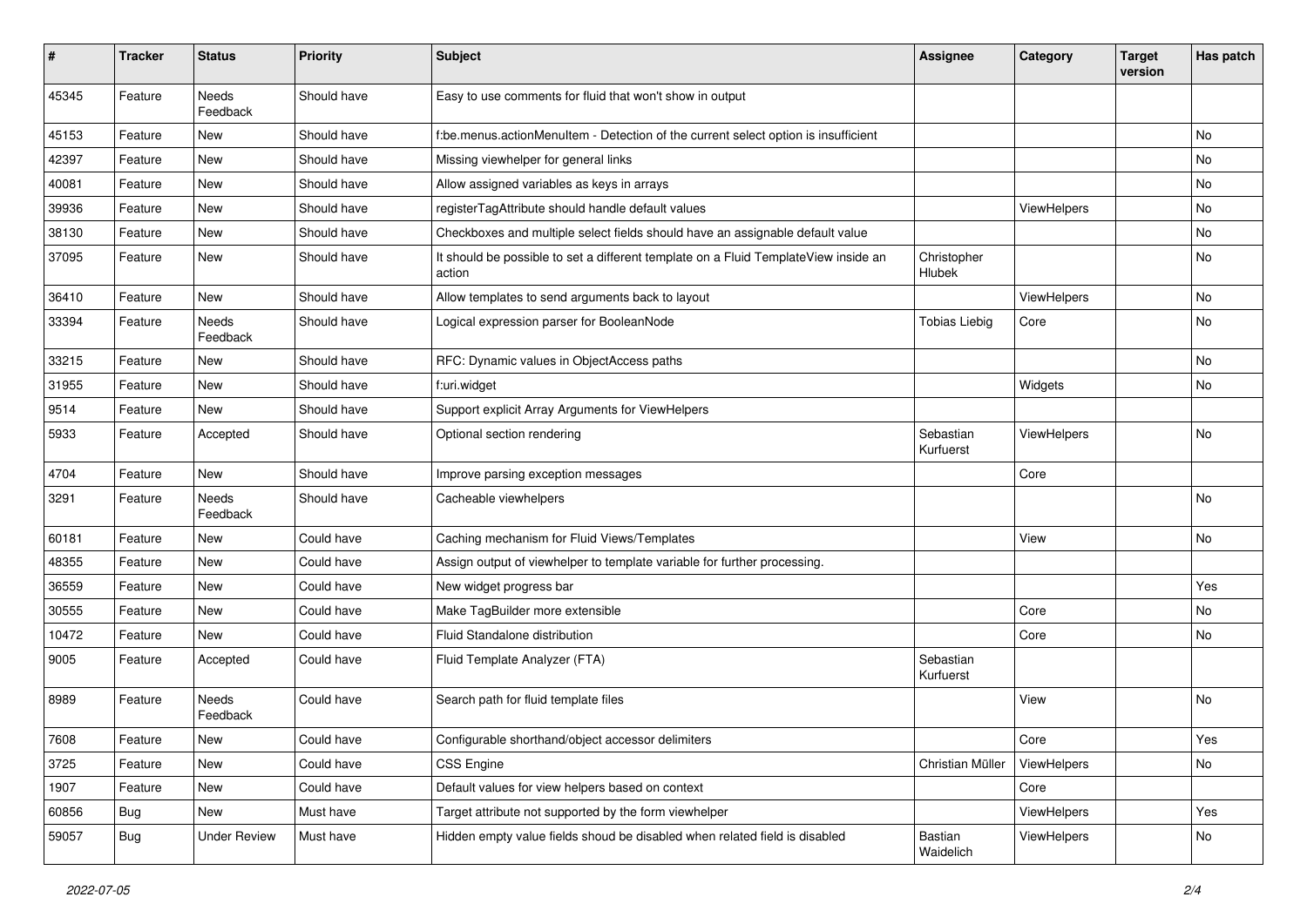| #     | <b>Tracker</b> | <b>Status</b>            | <b>Priority</b> | <b>Subject</b>                                                                                              | Assignee                    | Category           | <b>Target</b><br>version | Has patch |
|-------|----------------|--------------------------|-----------------|-------------------------------------------------------------------------------------------------------------|-----------------------------|--------------------|--------------------------|-----------|
| 57885 | <b>Bug</b>     | New                      | Must have       | Inputs are cleared from a second form if the first form produced a vallidation error                        |                             |                    |                          | <b>No</b> |
| 51239 | Bug            | <b>Under Review</b>      | Must have       | AbstractViewHelper use incorrect method signature for "\$this->systemLogger->log()"                         | Adrian Föder                | Core               |                          | Yes       |
| 49038 | <b>Bug</b>     | New                      | Must have       | form.select does not select the first item if prependOptionValue is used                                    |                             |                    |                          | No        |
| 40064 | Bug            | New                      | Must have       | Multiselect is not getting persisted                                                                        |                             | ViewHelpers        |                          | <b>No</b> |
| 38369 | <b>Bug</b>     | New                      | Must have       | Resource ViewHelpers should not fall back to request package                                                |                             | View               |                          | No        |
| 33628 | <b>Bug</b>     | <b>Needs</b><br>Feedback | Must have       | Multicheckboxes (multiselect) for Collections don't work                                                    | Christian Müller            | <b>ViewHelpers</b> |                          | No        |
| 33551 | Bug            | New                      | Must have       | View helper values break out of a partial scope                                                             | Sebastian<br>Kurfuerst      | Core               |                          | <b>No</b> |
| 27607 | Bug            | New                      | Must have       | Make Fluid comparisons work when first element is STRING, second is NULL.                                   |                             | Core               |                          | No        |
| 65424 | Bug            | <b>Under Review</b>      | Should have     | SelectViewHelper must respect option(Value Label)Field for arrays                                           |                             | ViewHelpers        |                          | No        |
| 58983 | Bug            | New                      | Should have     | format.date does not respect linebreaks and throws exception                                                |                             |                    |                          | No        |
| 58921 | <b>Bug</b>     | New                      | Should have     | f:form.* VHs crash if NOT inside f:form but followed by f:form                                              |                             |                    |                          | No        |
| 58862 | Bug            | Needs<br>Feedback        | Should have     | FormViewHelper doesn't accept NULL as value for \$arguments                                                 | <b>Bastian</b><br>Waidelich | ViewHelpers        |                          | Yes       |
| 55008 | Bug            | Under Review             | Should have     | Interceptors should be used in Partials                                                                     | Christian Müller            |                    |                          | No        |
| 54284 | <b>Bug</b>     | New                      | Should have     | Default Option for Switch/Case VH                                                                           |                             | ViewHelpers        |                          | No        |
| 53806 | Bug            | <b>Under Review</b>      | Should have     | Paginate widget maximumNumberOfLinks rendering wrong number of links                                        | <b>Bastian</b><br>Waidelich | Widgets            |                          | No        |
| 52591 | Bug            | New                      | Should have     | The Pagination Widget broken for joined objects                                                             |                             |                    |                          | <b>No</b> |
| 52536 | <b>Bug</b>     | <b>Under Review</b>      | Should have     | Errorclass not set if no property-attribute set                                                             |                             |                    |                          |           |
| 50888 | <b>Bug</b>     | <b>Under Review</b>      | Should have     | WSOD by changing name of section and if Fluid caches are generated                                          |                             |                    |                          | <b>No</b> |
| 49600 | <b>Bug</b>     | New                      | Should have     | f:form tag shown as a HTML on frontend                                                                      |                             | ViewHelpers        |                          | No        |
| 47006 | Bug            | <b>Under Review</b>      | Should have     | widget identifier are not unique                                                                            |                             |                    |                          | No        |
| 39990 | Bug            | New                      | Should have     | Same form twice in one template: hidden fields for empty values are only rendered<br>once                   |                             | Core               |                          | No        |
| 37619 | <b>Bug</b>     | New                      | Should have     | Fatal Error when using variable in name attribute of Section ViewHelper                                     |                             | ViewHelpers        |                          | No        |
| 36655 | Bug            | New                      | Should have     | <b>Pagination Links</b>                                                                                     |                             | Widgets            |                          | No        |
| 34682 | Bug            | <b>Under Review</b>      | Should have     | Radio Button missing checked on validation error                                                            |                             | ViewHelpers        |                          | <b>No</b> |
| 30937 | Bug            | New                      | Should have     | CropViewHelper stringToTruncate can't be supplied so it can't be easily extended                            |                             | ViewHelpers        |                          | Yes       |
| 28554 | Bug            | New                      | Should have     | (v4) implement feature flag to disable caching                                                              |                             |                    |                          | No        |
| 28553 | Bug            | New                      | Should have     | improve XHProf test setup                                                                                   |                             |                    |                          | No        |
| 28552 | Bug            | New                      | Should have     | (v5) write ViewHelper test for compiled run; adjust functional test to do two passes<br>(uncached & cached) |                             |                    |                          | No        |